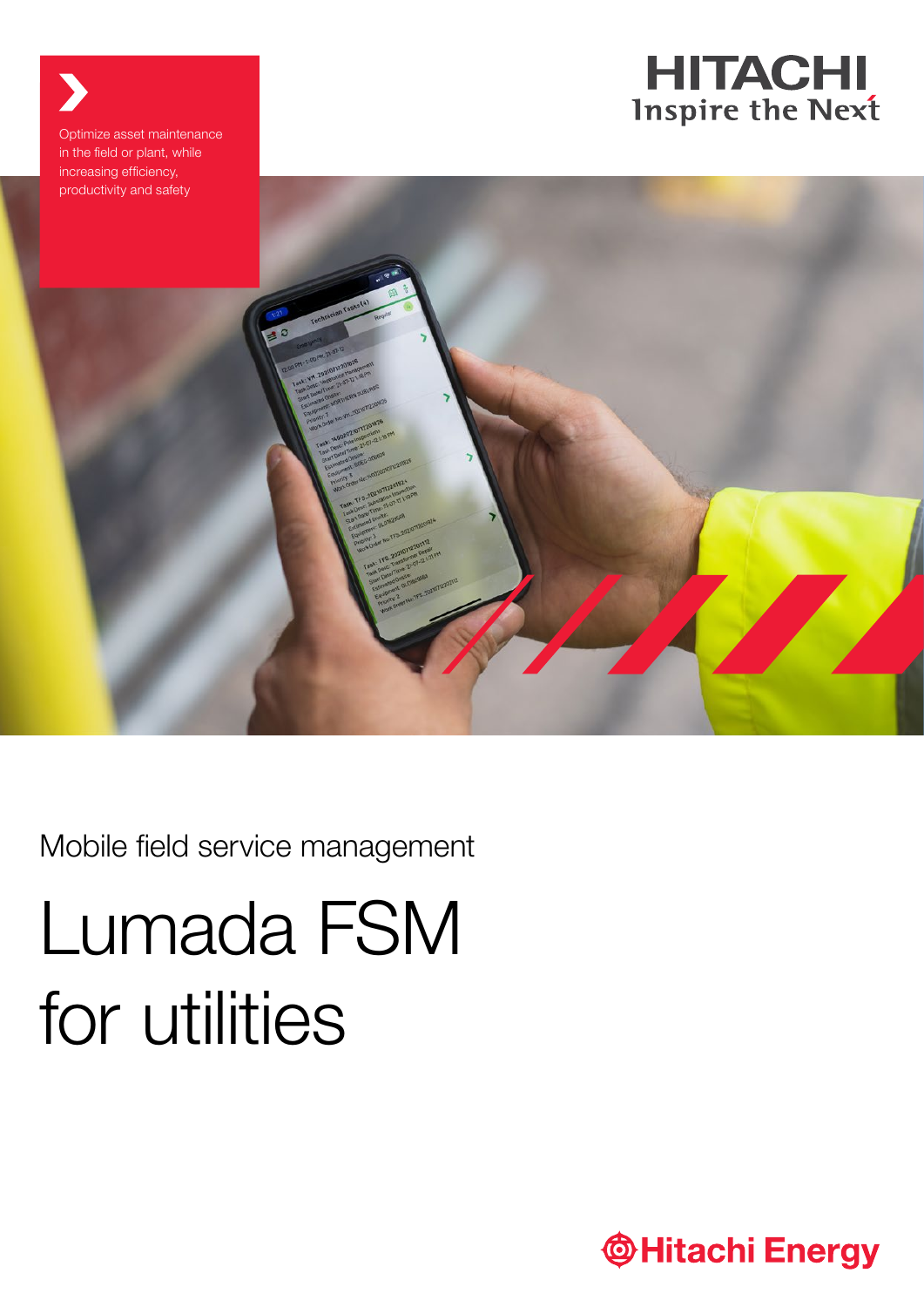### Optimize asset performance with a simple solution for all types of inspection, maintenance and repair work.

In today's rapidly changing digital world, asset-intensive industries are under increasing pressure to effectively inspect and maintain their critical assets and infrastructure. They must keep equipment up and running to reduce downtime and manage both planned and reactive maintenance requirements in an efficient manner while ensuring the reliability and safety of their equipment and personnel.

Lumada FSM from Hitachi Energy addresses these challenges with a highly scalable and intuitive application that offers improved productivity in inspections, maintenance, and repair for the service workforce through a single application. Lumada FSM equips your workforce with the tools needed to execute work orders with optimal efficiency.

Built on a platform that supports both on-premise and cloudbased deployments, Lumada FSM can be deployed as a multitenant SaaS application with industry leading security and disaster recovery. Providing support for Android™, iOS™ and Windows® 10 mobile device platforms, Lumada FSM allows users to view and complete work orders, rounds or inspections on a laptop, tablet, or smartphone from anywhere in the field or plant. Support for both online and offline network connectivity ensures your workforce stays productive and completes their work with optimal efficiency.

| :21                                     |                                                                                                                                                                     |         | $\blacksquare$ $\blacksquare$ $\blacksquare$ |
|-----------------------------------------|---------------------------------------------------------------------------------------------------------------------------------------------------------------------|---------|----------------------------------------------|
| ≢ е                                     | <b>Technician Tasks (4)</b>                                                                                                                                         |         | 岡                                            |
|                                         | Emergency                                                                                                                                                           | Regular |                                              |
|                                         | 12:00 PM - 2:00 PM, 21-07-12                                                                                                                                        |         |                                              |
| <b>Estimated Onsite:</b><br>Priority: 3 | Task: VM_20210712201626<br>Task Desc: Vegetation Management<br>Start Date/Time: 21-07-12 1:16 PM<br>Equipment: NORTHERN SUBURBS<br>Work Order No: VM_20210712201626 |         |                                              |
| <b>Estimated Onsite:</b><br>Priority: 3 | Task: 140020210712201826<br>Task Desc: Pole Inspections<br>Start Date/Time: 21-07-12 1:18 PM<br>Equipment: SOEC-006608<br>Work Order No:140020210712201826          |         |                                              |
| <b>Estimated Onsite:</b><br>Priority: 3 | Task: TFS_20210712201924<br>Task Desc: Substation Inspection<br>Start Date/Time: 21-07-12 1:19 PM<br>Equipment: GLD1629568<br>Work Order No: TFS_20210712201924     |         |                                              |
| <b>Estimated Onsite:</b><br>Priority: 2 | Task: TFS_20210712202112<br>Task Desc: Transformer Repair<br>Start Date/Time: 21-07-12 1:21 PM<br>Equipment: GLD1629568<br>Work Order No: TFS_20210712202112        |         |                                              |

Every day, tens of thousands of technicians, supervisors, and operations personnel rely on mobile field service management (FSM) solutions from Hitachi Energy to execute work and solve their toughest operational challenges.

Using Lumada FSM for asset maintenance has proven to increase productivity and safety, reduce operational costs and contribute to improved asset reliability and performance.

At the heart of Lumada FSM is FieldWorker, a lightweight mobile app that is purpose-built for all types of short-cycle and long-cycle work execution including maintenance, inspection, and repair activities. FieldWorker digitalizes and automates the entire work order process from order creation to completion. It plays a critical role in every aspect of the work order lifecycle, giving all operational staff - from the job site to the office – the visibility and capability to effectively execute and monitor work progress.

FieldWorker can be quickly downloaded and installed from online app stores and used on any tablet, phone or laptop device, providing greater flexibility for your workforce across the wide range of tasks they perform.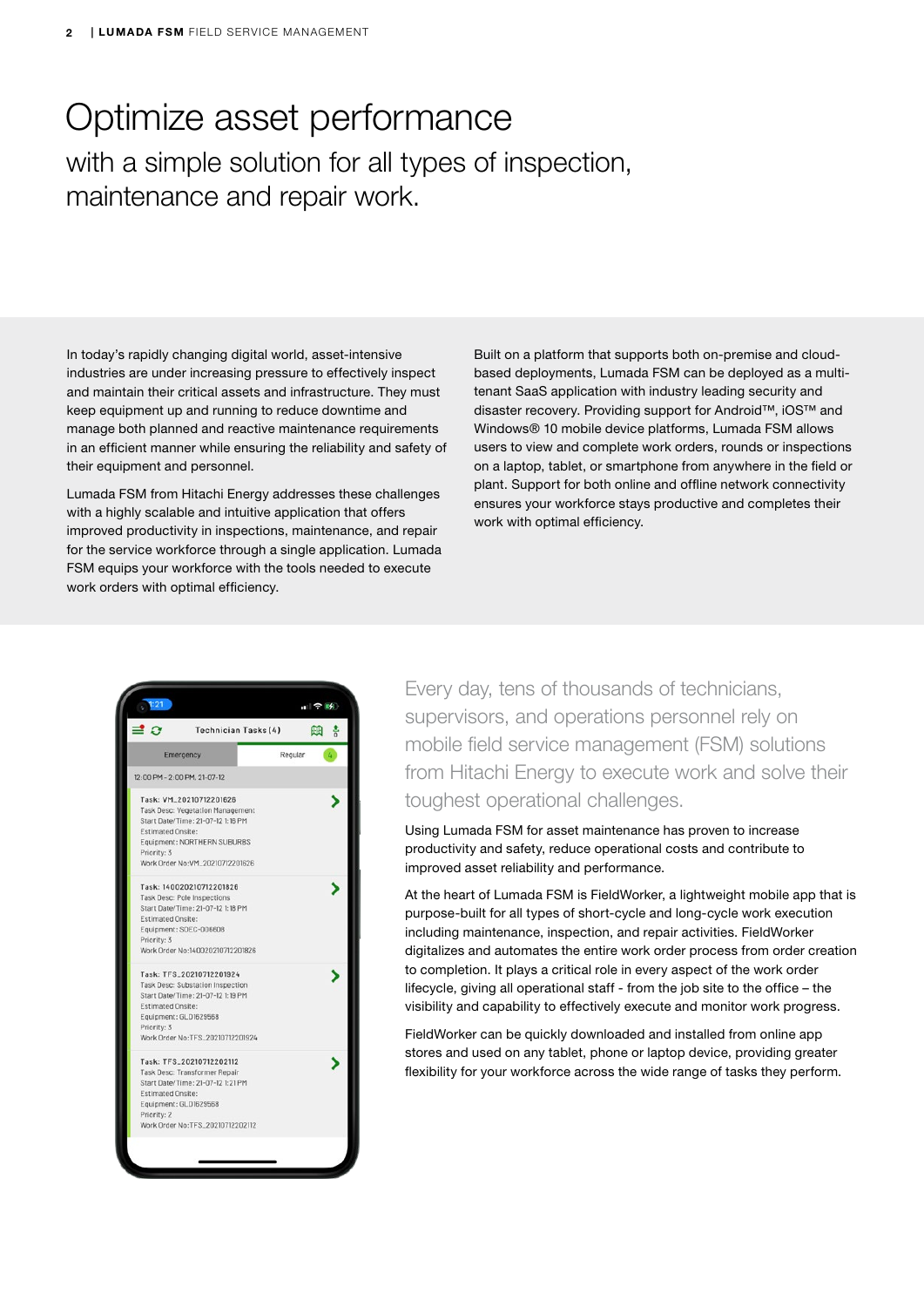## Built to simplify mobile work

#### Asset Inspections

Hitachi Energy understands the complex nature of asset inspection. Technicians must be able to assess and grade assets based on a number of factors such as condition, age, and environment. User configurable forms with dynamic fields allow custom creation and enforcement of workflows (scripts) to easily guide a technician through an assessment. This streamlines the inspection process and eliminates paper-based data capture and the errors that result from incorrect transcription or missing data. Lumada FSM improves compliance and allows staff to focus on operations activities rather than rework and data audits.

- View and interact with assets on a digital map.
- View asset hierarchy and open defects.
- Inspect both linear and non-linear assets.
- Scan asset tag to view or update nameplate data.

#### Work Assignment

**OLUMADA** 

asset 1625871056555 437

Lumada FSM provides a high degree of flexibility when it comes to notifying technicians of work orders.

- Assign work directly out of your EAM system.
- Assign work using the Lumada Digital Map or scheduling application. This enables you to see all crews and all types of work orders in a single view.
- Enable technicians to view and self-assign pending work from a "job jar" directly from their mobile device based on skills, location, and eligibility for the work to be performed. This eases supervisor or dispatch/planner effort and quickly provides visibility into nearby jobs.

#### Maintenance and Repair

Lumada FSM is a powerful tool for maintenance and repair work. The FieldWorker mobile app supports a variety of scenarios and capabilities including:

- Query asset service and repair history.
- Capture and verify geospatial data for an asset.
- Create work or defect requests from anywhere on a mobile device to address issues identified during routine maintenance or asset inspections.
- Capture assets, parts or materials used on each job.

#### Personal Safety

Safety is paramount when performing work on assets. Lumada FSM helps to keep workers safe, while ensuring proper procedures are effectively followed.

- The tap of a button to sends an emergency notification to office staff or supervisors.
- GPS monitoring and route replay ("breadcrumbs") of technician movement to improve situational awareness, audits, and regulatory compliance.
- Configurable safety messages and reminders.
- Safety instructions, checklists, and guided workflows that require workers to acknowledge and follow all safety protocols and have the required personal protective equipment (PPE) to perform the job safely.
- Hands Free Inspector (HFI): Out-of-the-box integration pairs a phone or tablet to wearable computers , enabling workers to view job details and live chat with co-workers while keeping hands free to perform work safely.

Interactive map-based view of assets using Lumada FSM on your mobile device:

- Asset clustering on map by type
- Offline geospatial views when network is unavailable
- Online and offline asset search capability
- View asset details, associated defects, open and completed work orders
- Quickly view asset details using barcode or QR code scanning
- Submit defects and work requests for any asset in online and offline modes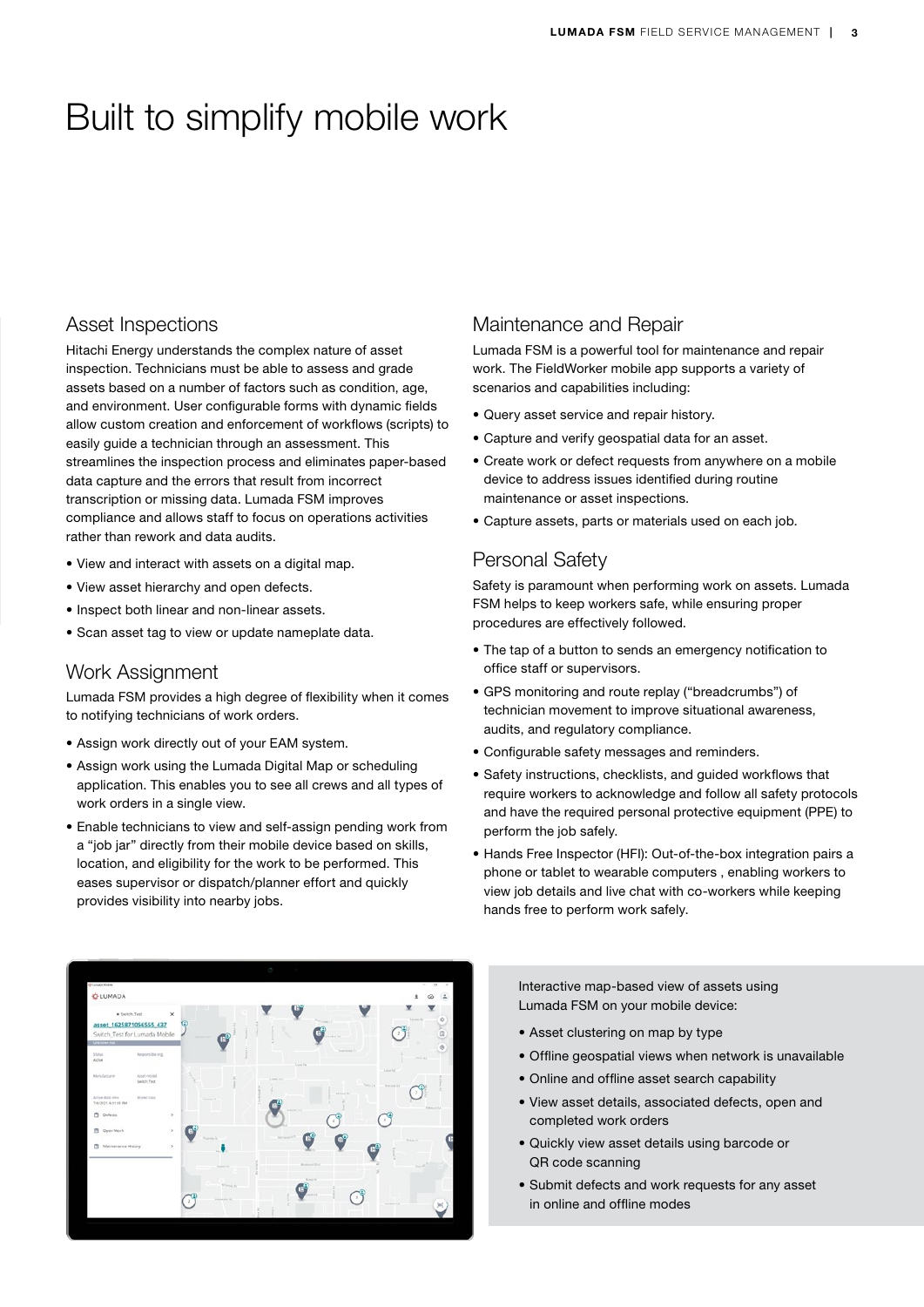#### Integration

Hitachi Energy recognizes that utilities may have a wide range of existing IT systems that Lumada FSM must talk to. Lumada FSM uses open interfaces and a modern technology stack that can be integrated with virtually any other system. Standard outof-box integrations are available for Hitachi Energy Enterprise Asset Management (EAM) systems (Ellipse, Asset Suite and Lumada) and Outage Management System (OMS). Integrations have also been developed for customers with other systems such as Esri, IBM Maximo, Oracle, and SAP.

Feeding work order data into Lumada FSM using simple APIs ensures the workforce can execute work orders regardless of where the order originates. Bi-directional data flows, completed work orders and all data captured by the technician can be viewed or updated in an EAM system in near real-time based on data entered.

#### **Configuration**

Using a powerful, lightweight configuration tool, customers can self-manage and configure the user interface quickly and easily to save time and cost. A wide range of ensure that the design of the mobile interface can align with key workflow processes for any type of capabilities job. Changes to the interface can be pushed out to the workforce at any time to ensure they are using the latest forms and information when executing work and completing digital forms. Capabilities include:

- Out-of-the-box pre-configured forms and workflows for inspection and maintenance work.
- Dynamic/context sensitive fields to simplify workflows.
- Validation rules to enforce consistent workflows and ensure complete, accurate data is captured.
- Math computations for auto populating fields on forms.
- Configurable rules and settings for the update or completion forms that are used to capture information.
- Configurable forms utilizing filtered pick lists/checklists, multilevel dropdown menus, yes/no buttons, free text, repeating groups, signature capture, location capture, a sketch pad, etc.

## Driving greater operational value

Lumada FSM is relied upon every day by asset-intensive organizations to transform the way they work and improve asset performance. The benefits are clear:

|                                   |                                                                                         | 川 全国制     |
|-----------------------------------|-----------------------------------------------------------------------------------------|-----------|
| $\equiv$ $\alpha$                 | <b>Technician Tasks (4)</b>                                                             | ₿<br>흥    |
| <b>Estimated Onsite:</b>          | Task: MRD_20210712235115<br>Task Desc: Pump Repair<br>Start Date/Time: 21-07-12 4:51 PM |           |
| <b>FORMS</b>                      |                                                                                         | *Required |
| <b>Safety Checklist</b>           | X                                                                                       |           |
| <b>Job Requirements Checklist</b> |                                                                                         | ×         |
| Assessment                        |                                                                                         | X         |
| Repair                            |                                                                                         | ><br>>    |
| <b>Follow Up Work Request</b>     |                                                                                         |           |
| <b>Labor Costing</b>              |                                                                                         | 5         |
|                                   |                                                                                         |           |
|                                   | ∞<br>COMPLETE                                                                           |           |
|                                   |                                                                                         |           |

#### GREATER EFFICIENCY

15%-25% typical field worker productivity gains through reduced paperwork, better access to information, improved communications, offline support, and other features.

#### IMPROVED DATA QUALITY

Eliminate paper and paper related processes resulting in less data entry and rework and eliminating transcription errors. Capture better data to drive continual improvements in asset and worker performance. Ensure information is not lost or mishandled.

#### REDUCED RISK OF SAFETY INCIDENTS

Enforce best practices and pre-job safety requirements for greater situational awareness and improved communications across all operational personnel.

#### OPTIMIZED ASSET PERFORMANCE

Reduce work backlog and reactive maintenance. Respond to high priority work much faster and more efficiently. Keep your assets up and running and help optimize maintenance strategies through better work practices in the plant or field.







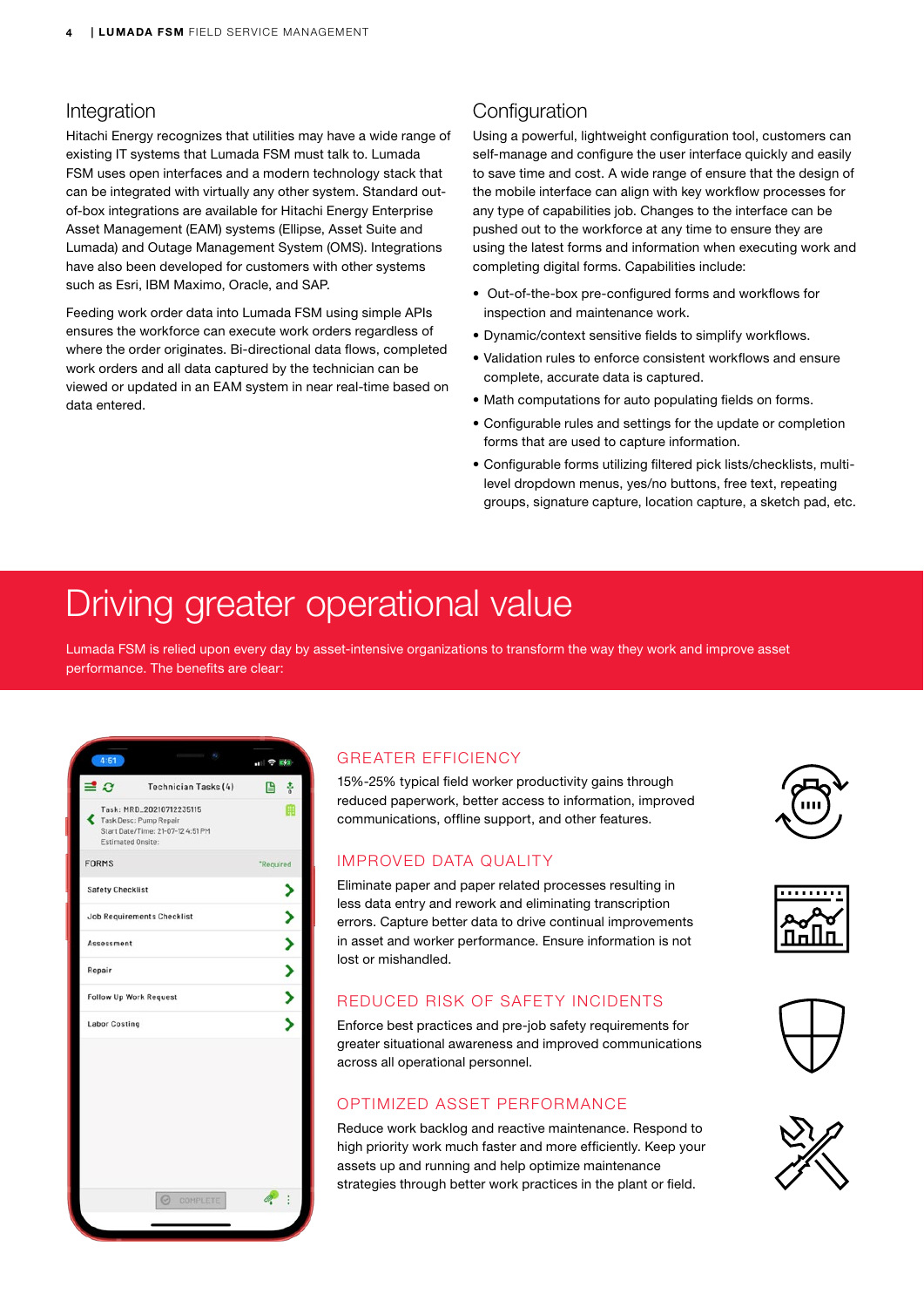## Key capabilities

#### Work assignment

Dispatch out of Lumada, third-party EAM systems, or self-dispatch Audible and visual alerts or order notifications (e.g., new, removed, modified) Unassign, reassign/refer work from the back office or while using the mobile device

#### Mobile views

List view or map view of work location and orders

Live traffic and driving directions to work orders

View high priority or emergency work separate from regular priority work

Integrate FieldWorker with third-party apps such as mobile GIS

Fully configurable forms based on job codes and workflow requirements

#### Work details

Priorities, job codes, location, directions

Sort/filter work order views based on different criteria

Safety and work instructions

Attachments (e.g., pictures, schematics, manuals), work or asset history details

View required parts and materials

Receive real-time updates from EAM such as work order changes

Integrate and view asset sensor data and probable cause information

Receive recommended course of action or next steps

Include URLs for access to additional work details, training videos for technicians

Order actions/activities

Suspend work, clock in/out (job on/off)

Support for orders with single activities, multiple activities, or tasks

Update user status (acknowledge order receipt, on-site, available, unavailable) and reflect in EAM

Create defect requests or raise new work requests and send to EAM system

Near real-time job updates from mobile to EAM (job progress, est. time to repair (ETR/ETC))

Submit forms and work results as you progress through job

Query parts availability, conduct parts requisitioning

Query back-office IT systems (e.g., EAM, GIS) for further asset or job details

Wearable computing to view job information hands-free, or communicate with other staff

Work order completion

Capture all details of work performed; validation rules to enforce accurate data capture Easily configure and associate forms to any inspection or repair procedure Use as many or as few forms as required to execute work and capture results Automatically capture and submit timesheet data or timestamps for all activities Use dynamic fields to simplify data capture and streamline form layout Speech-to-text to automate data capture on certain fields on forms Support for taking pictures, asset barcode/QR code scanning, GPS coordinate capture Capture signature to verify work completed Record parts/materials used, validate or comment on job instructions/steps Complete and close out work or utilize a multi-step work order review and completion process

#### Device / communications

Out-of-the-box integration with Hitachi Energy's Lumada EAM System Ability to integrate with any third party EAM or other back-office system (e.g. Esri GIS)

Online and offline/disconnected support - seamlessly move in and out of coverage

Works with any cellular or Wi-Fi network technology

Email and/or text notification to other personnel on job status

Support for iOS, Android and Windows 10 operating systems







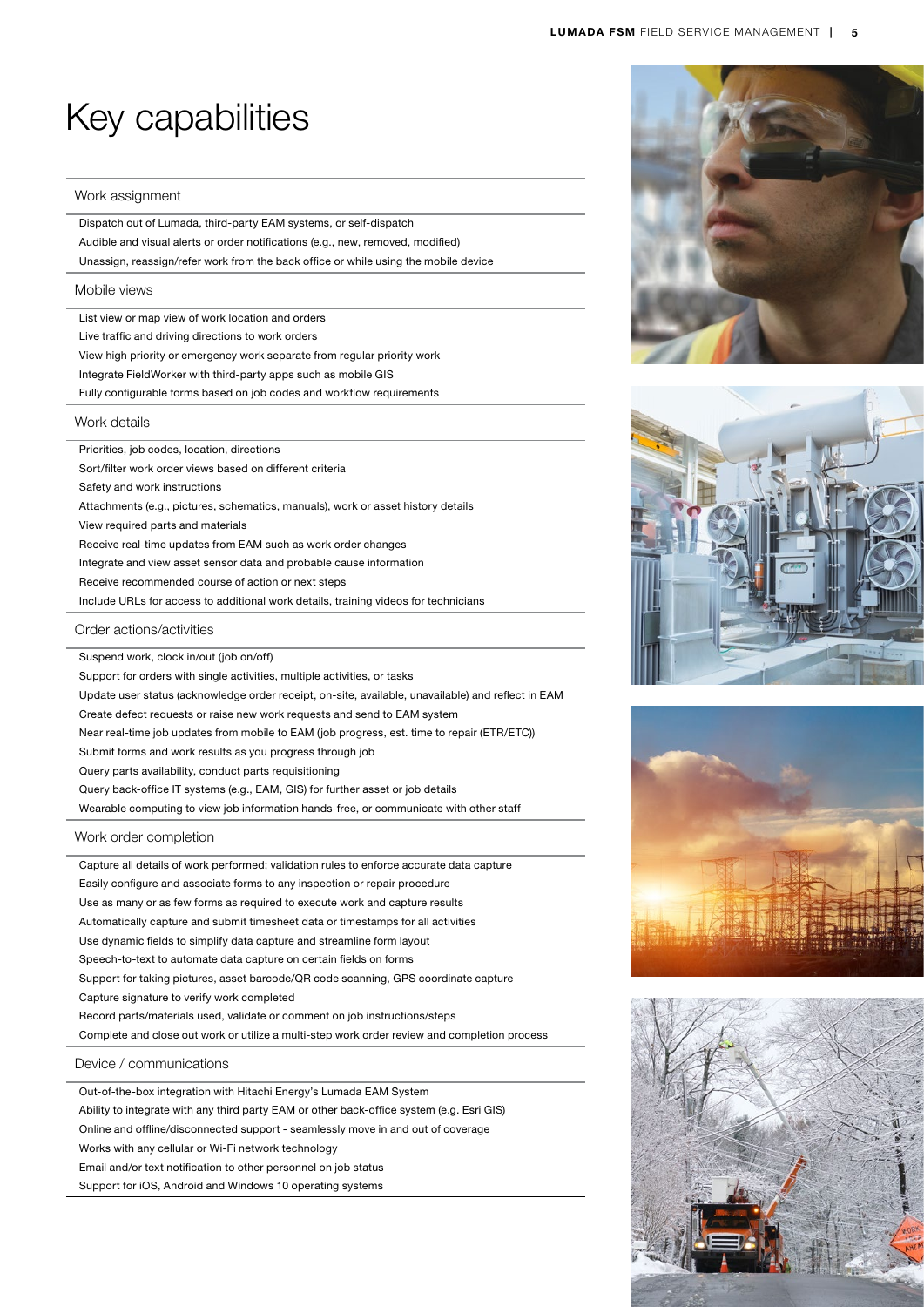## Asset & work management, powered by Lumada

More than a system. An ecosystem.



APM is designed to provide health and performance insights to prevent critical asset failures while optimizing asset lifecycle costs. Leverage online and offline data to drive more intelligent, risk-based approaches to asset management.

EAM delivers business outcomes at a sustainable and superior cost of operations and capital investment. EAM instills best practices and processes to help you manage assets from day to day and throughout their lifecycle.

FSM is a highly scalable and intuitive inspection, maintenance, and repair application. Designed for asset-intensive environments like substations, FSM equips mobile users to execute work orders in the field with optimal efficiency.

FSM is part of the Lumada portfolio for asset & work management, software that enables asset-intensive industries to be more adaptive, collaborative, insightful and predictive. More than a system, it's an ecosystem that embraces your existing technologies, enabling you to gain the benefits of the latest technological advances without sacrificing the investments you have already made.

 The Lumada software portfolio offers the latest in development and delivery paradigms, with a modular architecture that is

designed to support customer needs for agile delivery in a changing market. Customers can deploy precisely what is needed, when it is needed—this "selective consumption" model liberates customers from the forced "rip & replace" upgrades of the past.

These solutions are interoperable with our customers' investments in other complementary solutions. For maximum flexibility and choice, Lumada solutions are available via the cloud or on premises.

PROVEN OPERATIONS AND INFORMATION **TECHNOLOGY** SOLUTIONS

CONTROLLING & PROTECTING OF THE NETWORKS  $30\%$ 

GLOBALLY



ANALYZING & OPTIMIZING OF ASSETS EVERY DAY